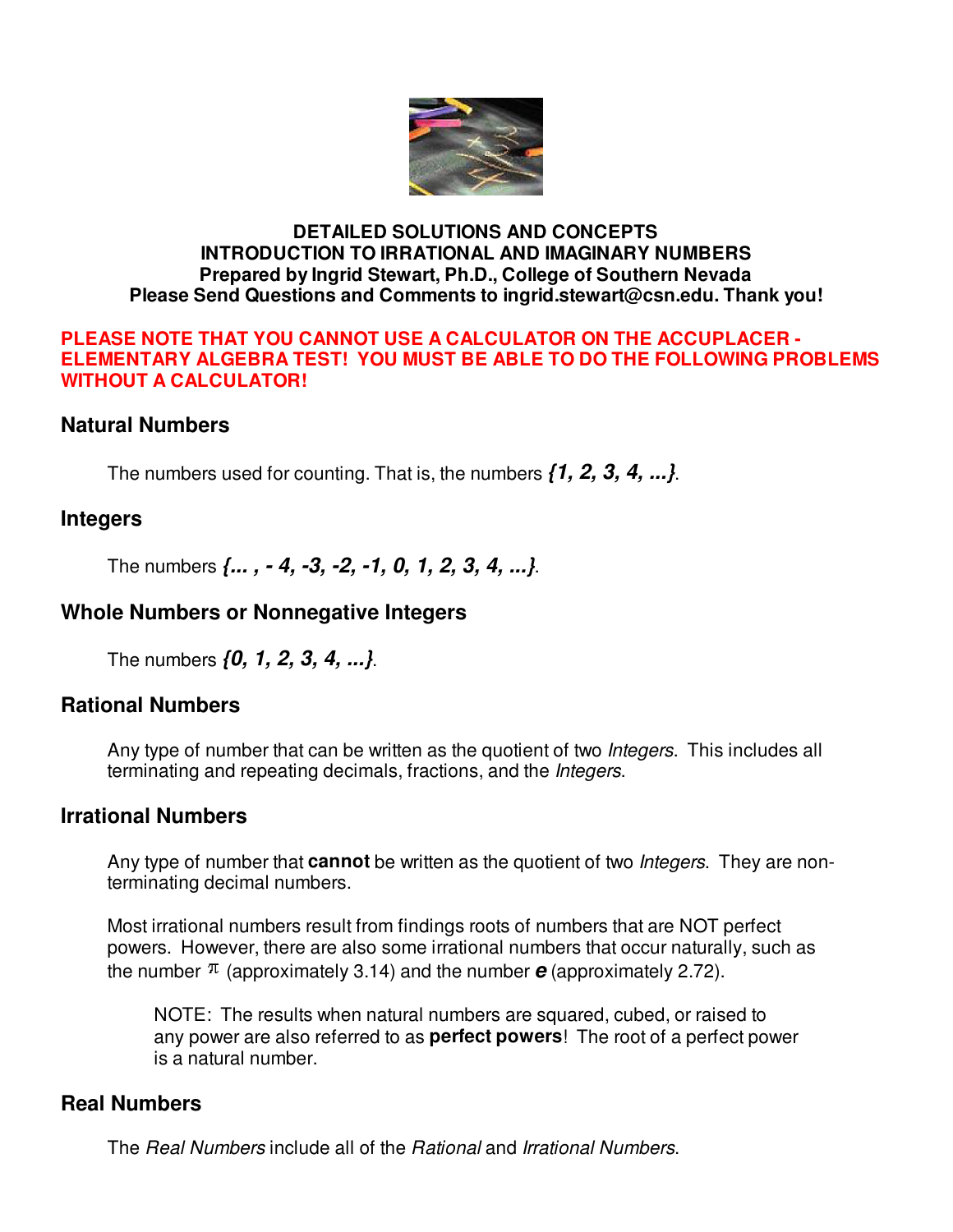# **Imaginary Numbers**

Most imaginary numbers result from findings roots of negative numbers given an **EVEN index only.** A purely imaginary number is represented by the letter **i** and **i** is equal to  $\sqrt{-1}$ . Please note that given an odd index, roots of negative numbers result in rational or irrational numbers.

NOTE: There is no real number that can be squared to get a result of **-1**. Therefore, the solution to  $\sqrt{-1}$  only exists in our imagination.

# **Finding Rational, Irrational, and Imaginary Numbers**

## **Problem 1:**

If possible, find the square root of **144**.

 $\sqrt{144}$  = 12, where 12 is a terminating decimal, specifically an integer, which is a rational number.

Remember that **12(12)** does equal **144** !!!

## **Problem 2:**

If possible, find the **cube root** of **-27**.

 $\sqrt[3]{-27} = -3$ , where  $-3$  is a terminating decimal, specifically an integer, which is a rational number.

Remember that **-3(-3)(-3)** does equal **-27** !!!

#### **Problem 3:**

If possible, find the **cube root** of **144** rounded to three decimal places.

Here we notice that the number **144** is not a perfect cube! That is, we CANNOT find a number written as the quotient of two integers that, when cubed, results in 144!

#### **NOTE: For a problem like this, the ACCUPLACER test will make a calculator available to you!**

According to the calculator  $\sqrt[3]{144} \approx 5.241482788$ , where  $5.241482788$  is a nonterminating decimal, which is an irrational number.

**Please note that the calculator eventually rounds to a certain number of decimal places. That does not mean that the decimal terminated.** 

Since we are asked to round the answer to three decimal places, we find  $\sqrt[3]{144}$  to be approximately equal to **5.241**.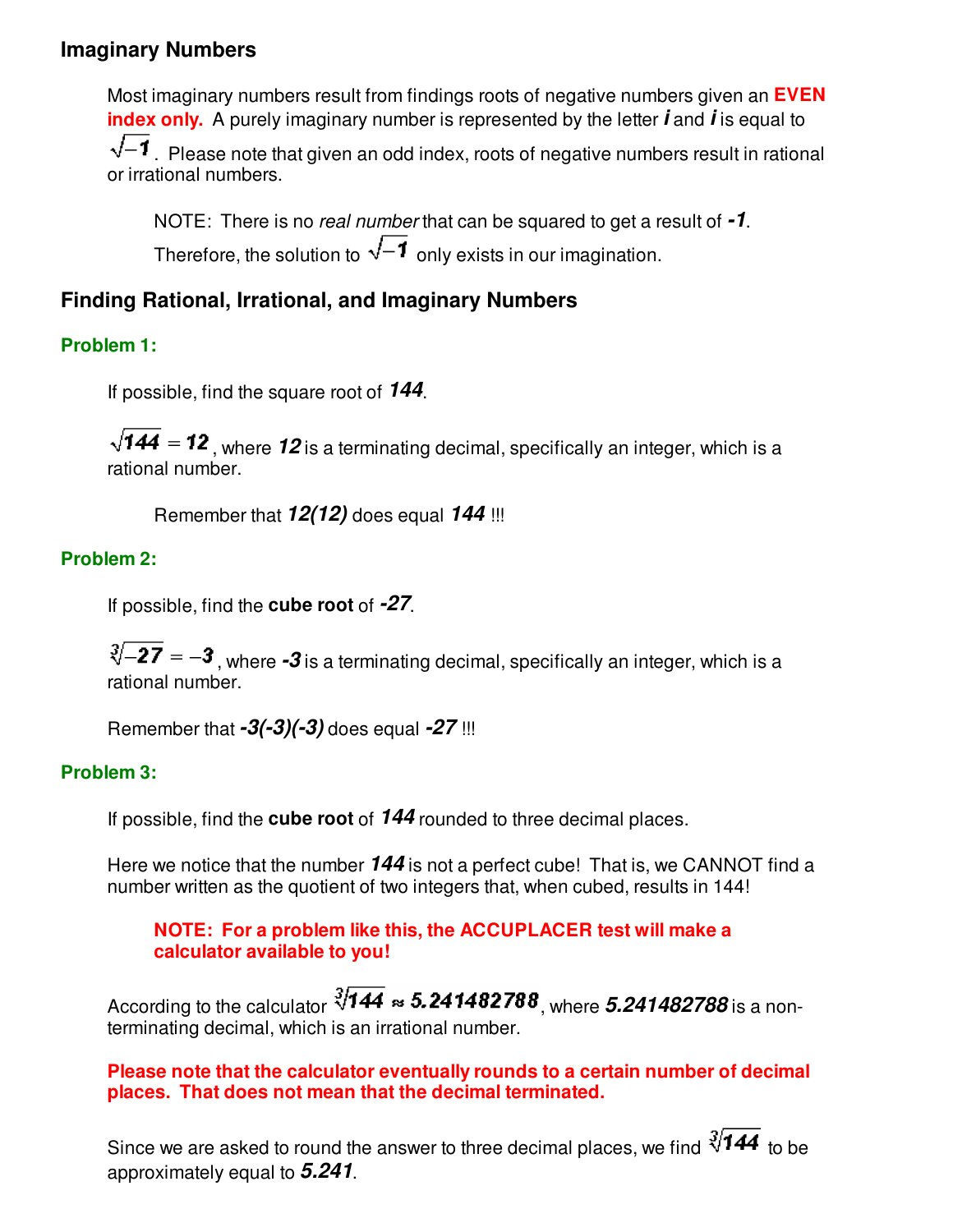#### **Problem 4:**

If possible, find the **cube root** of **-7** rounded to three decimal places.

Again, **-7** is not a perfect cube.

According to the calculator  $\sqrt[3]{-7} \approx -1.912931183$ , where  $-1.912931183$  is a nonterminating decimal, which is an irrational number. Note that the index is odd, therefore, the root is NOT imaginary!

We CANNOT find a number written as the quotient of two integers that, when cubed, results in -7.

Since we are asked to round the answer to three decimal places, we find  $\sqrt[3]{-7}$  to be approximately equal to **-1.913**.

#### **Problem 5:**

Given the number **81**, find its **square root**, **cube root**, and **4th root**, if possible. Round to three decimal places, if necessary.

**square root:**  $\sqrt{81} = 9$  ... a rational number because  $9(9) = 81$ 

**cube root:**  $\sqrt[3]{81} \approx 4.326748711$  ... an irrational number because we CANNOT find a number written as the quotient of two integers that, when cubed, results in 81.

Since we are asked to round the answer to three decimal places, we find  $\sqrt[3]{81}$  to be approximately equal to **4.327**.

**4th root:**  $\sqrt[4]{81} = 3$  ... a rational number because  $3(3)(3)(3) = 81$ 

## **Problem 6:**

If possible, find the **square root** of **-81**.

 $\sqrt{-81}$  is an imaginary number because the INDEX IS EVEN and the radicand is negative.

There is no real number that can be squared to get a result of **-81**. Therefore, the solution to  $\sqrt{-81}$  only exists in our imagination.

# **Problem 7:**

If possible, find the square root of **-3**.

 $\sqrt{-3}$  is an imaginary number because the INDEX IS EVEN and the radicand is negative.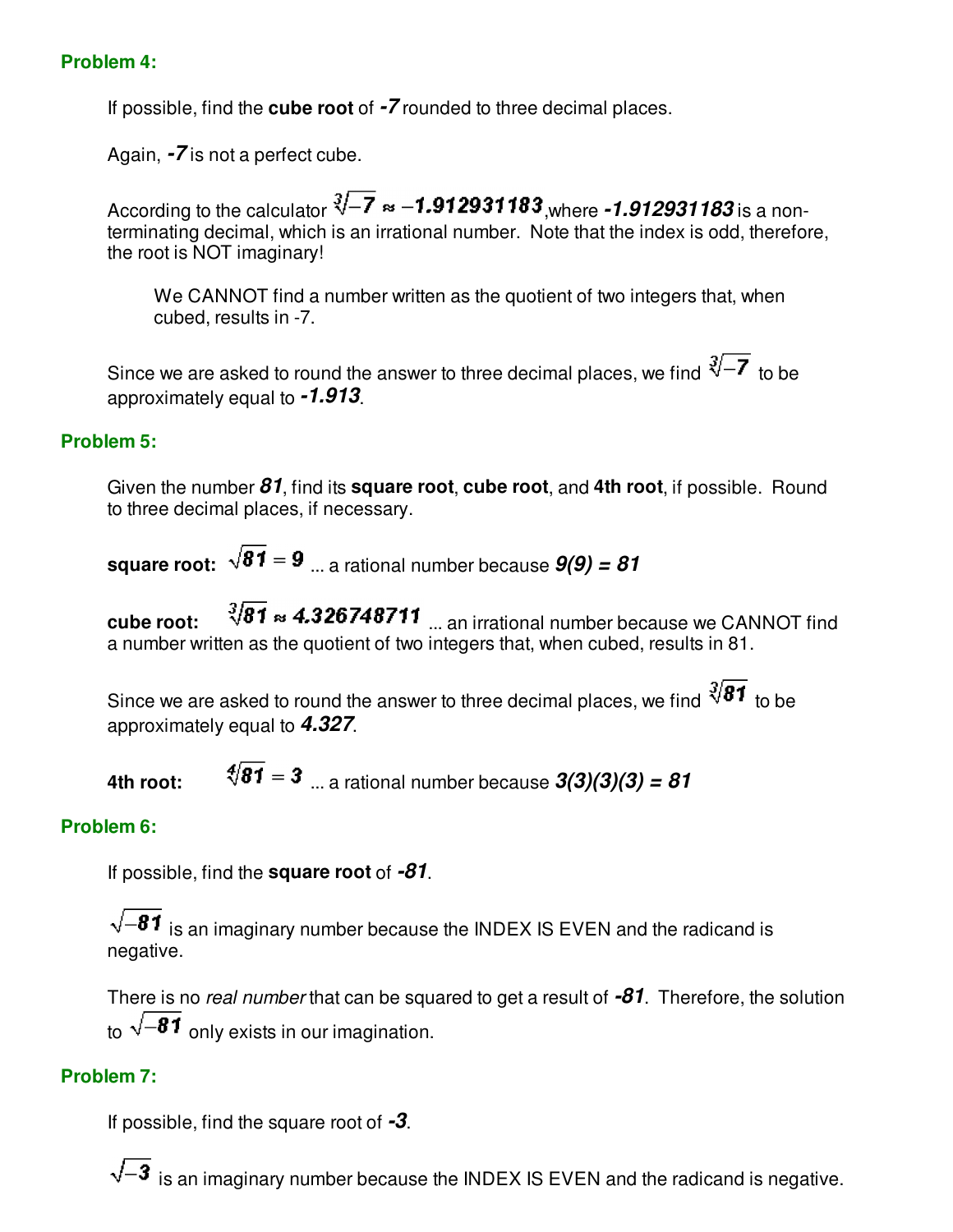There is no real number that can be squared to get a result of **-3**. Therefore, the solution to  $\sqrt{-3}$  only exists in our imagination.

## **Problem 8:**

Given the number **-64**, find its **square root** and **cube root**, if possible.

**square root:**  $\sqrt{-64}$  ... an imaginary number because the index is even

**cube root:**  $\sqrt[3]{-64} = -4$  ... a rational number because the index is odd and  $-4(-4)(-4) =$ **-64**

# **Simplifying Radical Expressions**

**Please note that the word "simplify" takes on many meanings in mathematics. Often you must figure out its meaning from the mathematical expression you are asked to "simplify." Here are are asked to "simplify" instead of to finding the root of a number.**

Before we begin, we must know that radical expressions can also be written as exponential expression. Following are the conversions:

$$
root / \overline{X^{power}} = \overline{X}^{power} / root
$$

Furthermore,  $\sqrt{\frac{root}{x}}$  power is equivalent to  $\left(\sqrt{row{f}}\right)^{power}$ 

## **Problem 9:**

Write  $\sqrt[4]{81}$  as an exponential expression and simplify.

 $81^{\frac{1}{4}}$  and  $\sqrt[4]{81} = 3$ . As you can see the index 4 becomes the denominator of a fractional power with a numerator of **1**.

## **Problem 10:**

Write  $\sqrt[3]{27}$  as an the exponential expression and simplify.

 $27^{\frac{1}{3}}$  and  $\sqrt[3]{27}$  = 3. As you can see the index 3 becomes the denominator of a fractional power with a numerator of **1**.

## **Problem 11:**

Write  $\sqrt{9}$  as an exponential expression and simplify.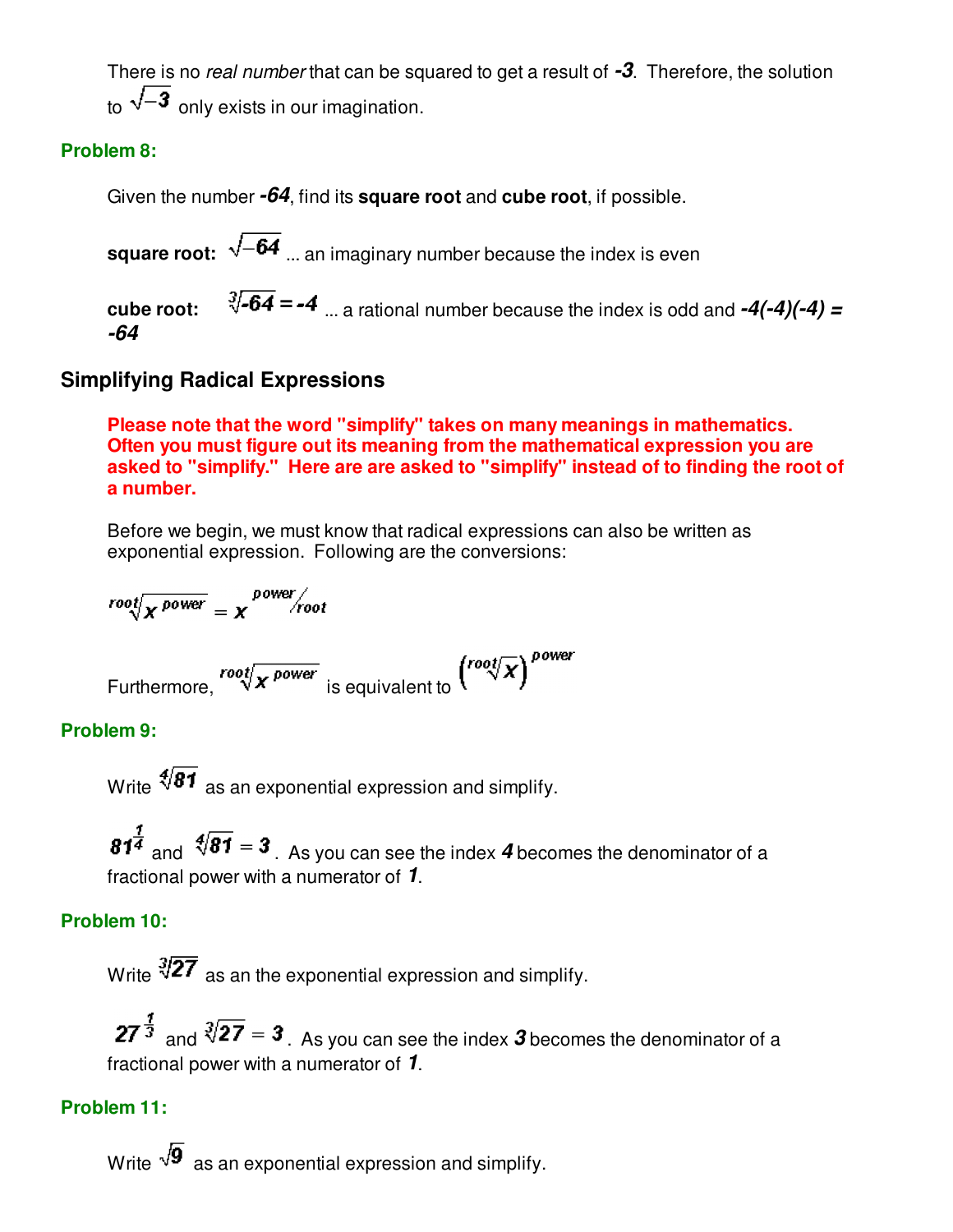$9^{\frac{1}{2}}$  and  $\sqrt{9}$  = 3 As you can see the index 2 (it is customary to not write it) becomes the denominator of a fractional power with a numerator of **1**.

# **Problem 12:**

Write  $\sqrt{\mathbf{y}^{10}}$  as an exponential expression and simplify.

 $y^{\frac{10}{2}} = y^5$  As you can see the index **2** (it is customary to not write it) becomes the denominator of a fractional power with a numerator of **10**. and then we can reduce the exponential fraction.

# **Problem 13:**

Write  $\sqrt{\frac{\mathbf{x}^2}{\mathbf{y}^6}}$  as an exponential expression and simplify.



 $\left(\frac{x^2}{y^6}\right)^{\frac{1}{2}}$  As you can see the index 2 becomes the denominator of a fractional power with a numerator of **1**.

Using one of the Laws of Exponents we can further simplify to get the following:

$$
\frac{(x^2)^{\frac{1}{2}}}{(y^6)^{\frac{1}{2}}} = \frac{x}{y^3}
$$

# **Problem 14:**

Write  $\sqrt[4]{16b^8}$  as an exponential expression and simplify.

 $(16b<sup>8</sup>)<sup>1/3</sup>$  As you can see the index 4 becomes the denominator of a fractional power with a numerator of **1**.

Using one of the Laws of Exponents we can further simplify to get the following:

**16**  $\frac{1}{4}$  **b**  $\frac{3}{4}$  which can be further simplified to **2b**<sup>2</sup>.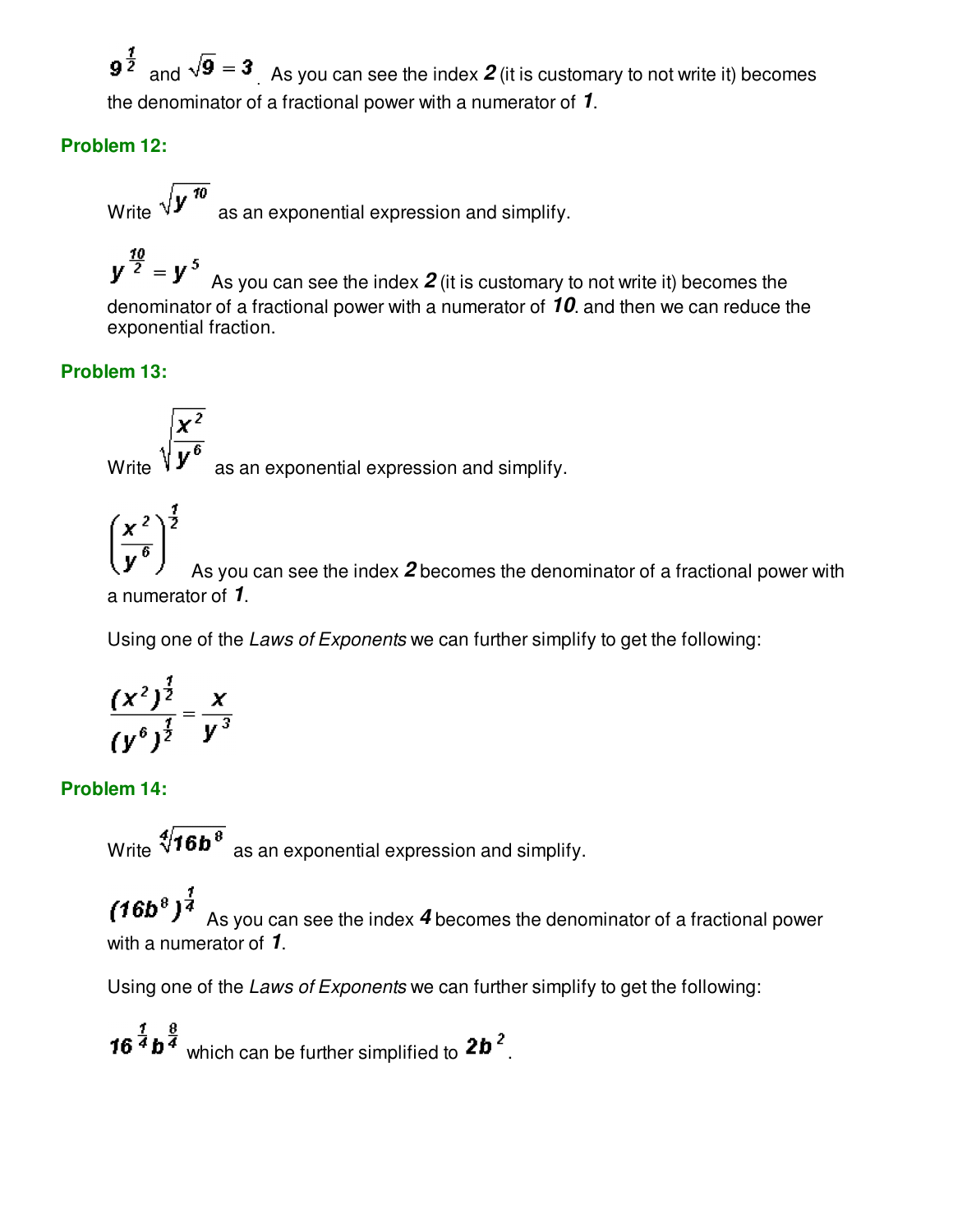**NOTE: It is expected that you have permanently committed to memory the following values:**

|                       |                       |                           | $2^2 = 4$ $2^3 = 8$ $2^4 = 16$ $2^5 = 32$ $2^6 = 64$ |                                               |
|-----------------------|-----------------------|---------------------------|------------------------------------------------------|-----------------------------------------------|
| $3^2 = 9$             | $3^3 = 27$ $3^4 = 81$ |                           |                                                      |                                               |
| $4^2 = 16$            | $4^3 = 64$            |                           |                                                      |                                               |
| $5^2 = 25$            | $5^3$ = 125           |                           |                                                      |                                               |
| $6^2 = 36$            |                       |                           |                                                      | $7^2 = 49$ $8^2 = 64$ $9^2 = 81$ $10^2 = 100$ |
| $112 = 121$           |                       | $12^2 = 144$ $13^2 = 169$ |                                                      |                                               |
| 14 <sup>2</sup> = 196 |                       | $15^2 = 225$ $16^2 = 256$ |                                                      |                                               |
| $17^2 = 289$          |                       |                           | $18^2 = 324$ $19^2 = 361$ $20^2 = 400$               |                                               |

#### **Problem 15:**

Write  $\sqrt[3]{27x^2y^6}$  as an exponential expression and simplify

 $\left(27\,x^2y^6\right)^{\frac{1}{3}}$  As you can see the index **3** becomes the denominator of a fractional power with a numerator of **1**.

Using one of the Laws of Exponents we can further simplify to get the following:

$$
\boldsymbol{27^{\frac{1}{3}}x^{\frac{2}{3}}y^{\frac{6}{3}}}
$$
 which can be further simplified to 
$$
\boldsymbol{3x^{\frac{2}{3}}y^2}
$$
.

#### **Problem 16:**

Write  $\sqrt[3]{x^2}$  as an exponential expression.

 $x^{\frac{2}{3}}$  As you can see the index  $\boldsymbol{3}$  becomes the denominator of a fractional power with a numerator of **2**.

#### **Problem 17:**

Write  $\sqrt[4]{a^3}$  as an exponential expression.

 As you can see the index **4** becomes the denominator of a fractional power with a numerator of **3**.